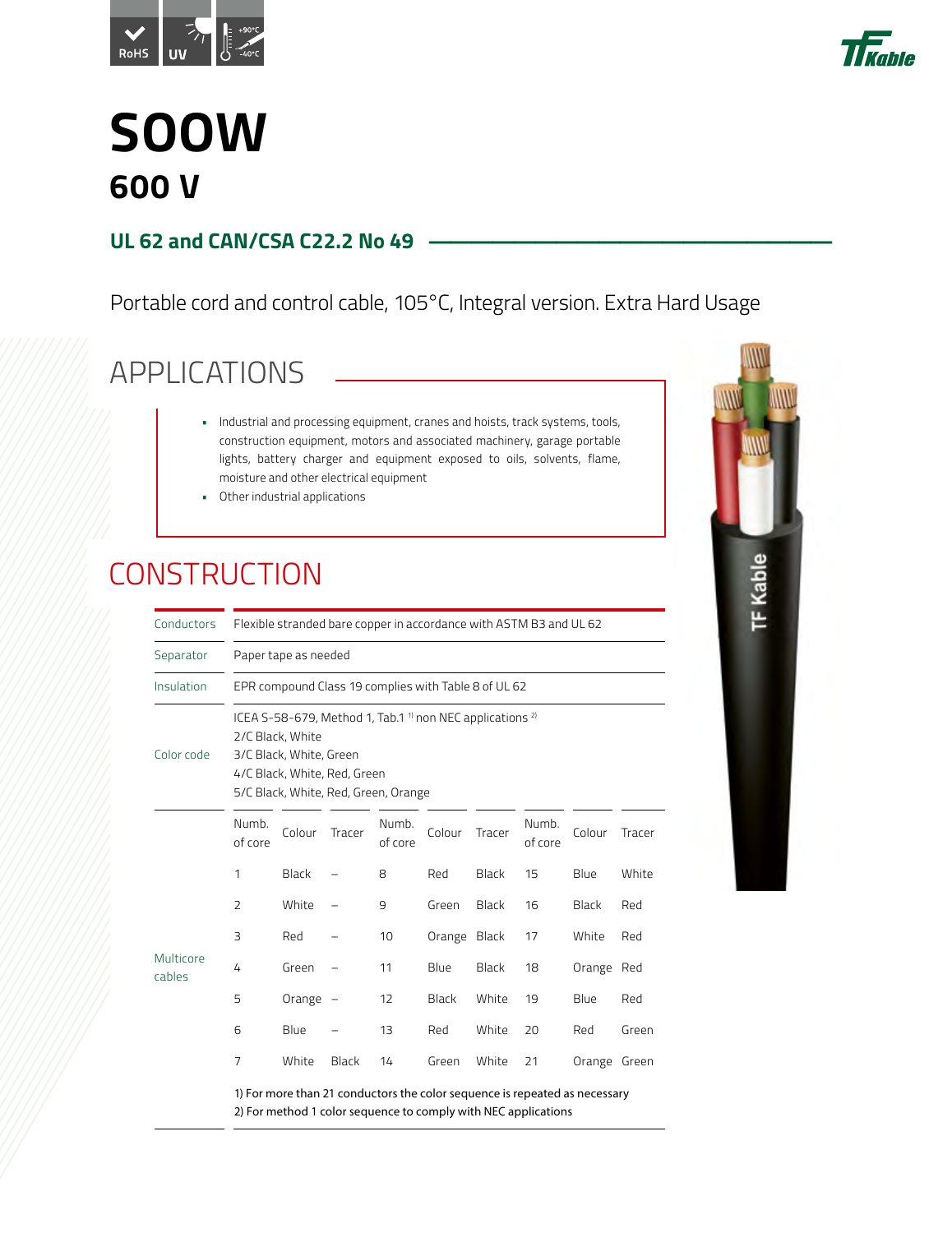

| Cabling                  | Insulated conductors are assembled round together without rubber fillers. (Integral Filled Version) |
|--------------------------|-----------------------------------------------------------------------------------------------------|
| Separator                | Polyester tape under jacket above 5 cores cables                                                    |
| Outer jacket             | CPE compound Class 1.12 105°C complies with Table 11 of UL 62                                       |
| Color of<br>outer jacket | Yellow or black                                                                                     |

#### Features

Excellent flexibility, resistance to oil, solvents, ozone, weather, Excellent riexibility, resistance to oil, solvents, ozone, weather, UV, sunlight, ozone, oil resistant sunlight and water

Flame test meets FT2 **Interpreteration** Ink jet printed for easy identification

Maximum temperature: +105ºC

### Approvals

| .    | E123366             |
|------|---------------------|
| CSA: | 1534535 (LL 103932) |
|      |                     |

Standard length cable packing 250, 500 or 1000 ft on drums. Other forms of packing and delivery are available on request

| Part number | <b>Size</b> | <b>Noof</b><br>conductor | Conductor<br>strand |  | Nominal<br>insulation<br>thickness |        | Nominal<br>jacket<br>thickness |               | Nominal<br>overall<br>diameter |               | Weight | Ampacity<br>$at30^{\circ}$ C<br>in air |     |
|-------------|-------------|--------------------------|---------------------|--|------------------------------------|--------|--------------------------------|---------------|--------------------------------|---------------|--------|----------------------------------------|-----|
|             | <b>AWG</b>  | N                        | <b>N/AWG</b>        |  |                                    | Inches | mm                             | <b>Inches</b> | mm                             | <b>Inches</b> | mm     | lbs/1000ft A                           |     |
| SOOW18-2    |             | $\overline{2}$           | 16                  |  | 30                                 | 0.030  | 0.76                           | 0.060         | 1.52                           | 0.34          | 8.6    | 63                                     | 10  |
| SOOW18-3    |             | 3                        | 16                  |  | 30                                 | 0.030  | 0.76                           | 0.060         | 1.52                           | 0.36          | 9.1    | 74                                     | 10  |
| SOOW18-4    |             | 4                        | 16                  |  | 30                                 | 0.030  | 0.76                           | 0.060         | 1.52                           | 0.39          | 9.8    | 87                                     | 7   |
| SOOW18-5    | 18          | 5                        | 16                  |  | 30                                 | 0.030  | 0.76                           | 0.080         | 2.03                           | 0.46          | 11.7   | 123                                    | 5.6 |
| SOOW18-6    |             | 6                        | 16                  |  | 30                                 | 0.030  | 0.76                           | 0.080         | 2.03                           | 0.48          | 12.3   | 131                                    | 5.6 |
| SOOW18-7    |             | 7                        | 16                  |  | 30                                 | 0.030  | 0.76                           | 0.080         | 2.03                           | 0.48          | 12.3   | 134                                    | 5.6 |
| SOOW18-8    |             | 8                        | 16                  |  | 30                                 | 0.030  | 0.76                           | 0.080         | 2.03                           | 0.52          | 13.1   | 151                                    | 4.9 |
| SOOW18-10   |             | 10                       | 16                  |  | 30                                 | 0.030  | 0.76                           | 0.080         | 2.03                           | 0.59          | 15.0   | 180                                    | 4.9 |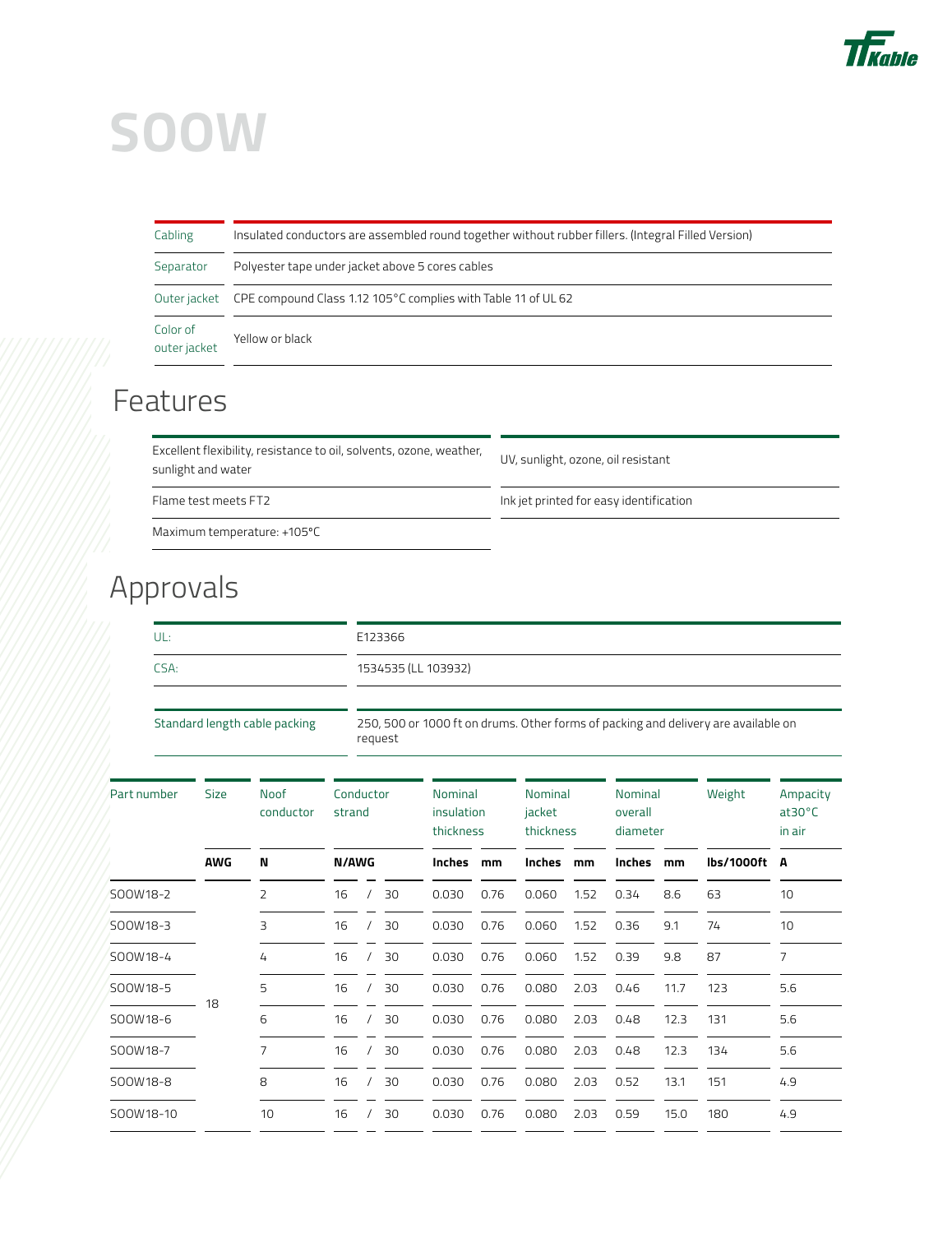

| Part number | <b>Size</b> | Noof<br>conductor | Conductor<br>strand |            |    | Nominal<br>insulation<br>thickness |      | Nominal<br>jacket<br>thickness |      | Nominal<br>overall<br>diameter |      | Weight     | Ampacity<br>$at30^{\circ}$ C<br>in air |
|-------------|-------------|-------------------|---------------------|------------|----|------------------------------------|------|--------------------------------|------|--------------------------------|------|------------|----------------------------------------|
|             | <b>AWG</b>  | N                 | N/AWG               |            |    | Inches                             | mm   | Inches                         | mm   | Inches                         | mm   | lbs/1000ft | A                                      |
| SOOW18-12   |             | 12                | 16                  |            | 30 | 0.030                              | 0.76 | 0.080                          | 2.03 | 0.61                           | 15.4 | 202        | 3.5                                    |
| SOOW18-14   |             | 14                | 16                  | $\prime$   | 30 | 0.030                              | 0.76 | 0.095                          | 2.41 | 0.66                           | 16.9 | 246        | 3.5                                    |
| SOOW18-16   |             | 16                | 16                  |            | 30 | 0.030                              | 0.76 | 0.095                          | 2.41 | 0.69                           | 17.6 | 274        | 3.5                                    |
| SOOW18-18   |             | 18                | 16                  | $\prime$   | 30 | 0.030                              | 0.76 | 0.095                          | 2.41 | 0.73                           | 18.5 | 303        | 3.5                                    |
| SOOW18-20   |             | 20                | 16                  | $\prime$   | 30 | 0.030                              | 0.76 | 0.095                          | 2.41 | 0.76                           | 19.3 | 333        | 3.5                                    |
| SOOW18-22   |             | 22                | 16                  |            | 30 | 0.030                              | 0.76 | 0.095                          | 2.41 | 0.83                           | 21.2 | 357        | 3.2                                    |
| SOOW18-24   |             | 24                | 16                  |            | 30 | 0.030                              | 0.76 | 0.095                          | 2.41 | 0.83                           | 21.2 | 376        | 3.2                                    |
| SOOW18-26   | 18          | 26                | 16                  | $\prime$   | 30 | 0.030                              | 0.76 | 0.095                          | 2.41 | 0.85                           | 21.7 | 401        | 3.2                                    |
| SOOW18-27   |             | 27                | 16                  | $\prime$   | 30 | 0.030                              | 0.76 | 0.095                          | 2.41 | 0.85                           | 21.9 | 409        | 3.2                                    |
| SOOW18-30   |             | 30                | 16                  |            | 30 | 0.030                              | 0.76 | 0.110                          | 2.79 | 0.91                           | 23.0 | 470        | 3.2                                    |
| SOOW18-36   |             | 36                | 16                  | $\prime$   | 30 | 0.030                              | 0.76 | 0.110                          | 2.79 | 0.97                           | 24.7 | 551        | 2.8                                    |
| SOOW18-39   |             | 39                | 16                  |            | 30 | 0.030                              | 0.76 | 0.110                          | 2.79 | 1.04                           | 26.3 | 604        | 2.8                                    |
| SOOW18-44   |             | 44                | 16                  | $\prime$   | 30 | 0.030                              | 0.76 | 0.110                          | 2.79 | 1.08                           | 27.4 | 647        | 2.5                                    |
| SOOW18-52   |             | 52                | 16                  |            | 30 | 0.030                              | 0.76 | 0.110                          | 2.79 | 1.12                           | 28.5 | 735        | 2.5                                    |
| SOOW18-60   |             | 60                | 16                  |            | 30 | 0.030                              | 0.76 | 0.125                          | 3.18 | 1.22                           | 30.9 | 870        | 2.5                                    |
| SOOW16-2    |             | 2                 | 26                  | $\prime$   | 30 | 0.030                              | 0.76 | 0.060                          | 1.52 | 0.37                           | 9.3  | 76         | 13                                     |
| SOOW16-3    |             | 3                 | 26                  |            | 30 | 0.030                              | 0.76 | 0.060                          | 1.52 | 0.39                           | 10.1 | 90         | 13                                     |
| SOOW16-4    |             | 4                 | 26                  |            | 30 | 0.030                              | 0.76 | 0.060                          | 1.52 | 0.42                           | 10.6 | 107        | 10                                     |
| SOOW16-5    |             | 5                 | 26                  | $\prime$   | 30 | 0.030                              | 0.76 | 0.080                          | 2.03 | 0.49                           | 12.5 | 149        | 8                                      |
| SOOW16-6    |             | 6                 | 26                  | $\prime$   | 30 | 0.030                              | 0.76 | 0.080                          | 2.03 | 0.53                           | 13.4 | 165        | 8                                      |
| SOOW16-7    | -16         | 7                 | 26                  | $\prime$   | 30 | 0.030                              | 0.76 | 0.080                          | 2.03 | 0.53                           | 13.4 | 170        | 8                                      |
| SOOW16-8    |             | 8                 | 26                  | $\sqrt{2}$ | 30 | 0.030                              | 0.76 | 0.080                          | 2.03 | 0.56                           | 14.3 | 193        | 7                                      |
| SOOW16-9    |             | 9                 | 26                  | $\prime$   | 30 | 0.030                              | 0.76 | 0.095                          | 2.41 | 0.65                           | 16.5 | 238        | $\overline{7}$                         |
| SOOW16-10   |             | 10                | 26                  | $\prime$   | 30 | 0.030                              | 0.76 | 0.095                          | 2.41 | 0.68                           | 17.2 | 251        | 7                                      |
| SOOW16-12   |             | 12                | 26                  | $\prime$   | 30 | 0.030                              | 0.76 | 0.095                          | 2.41 | 0.70                           | 17.7 | 282        | 5                                      |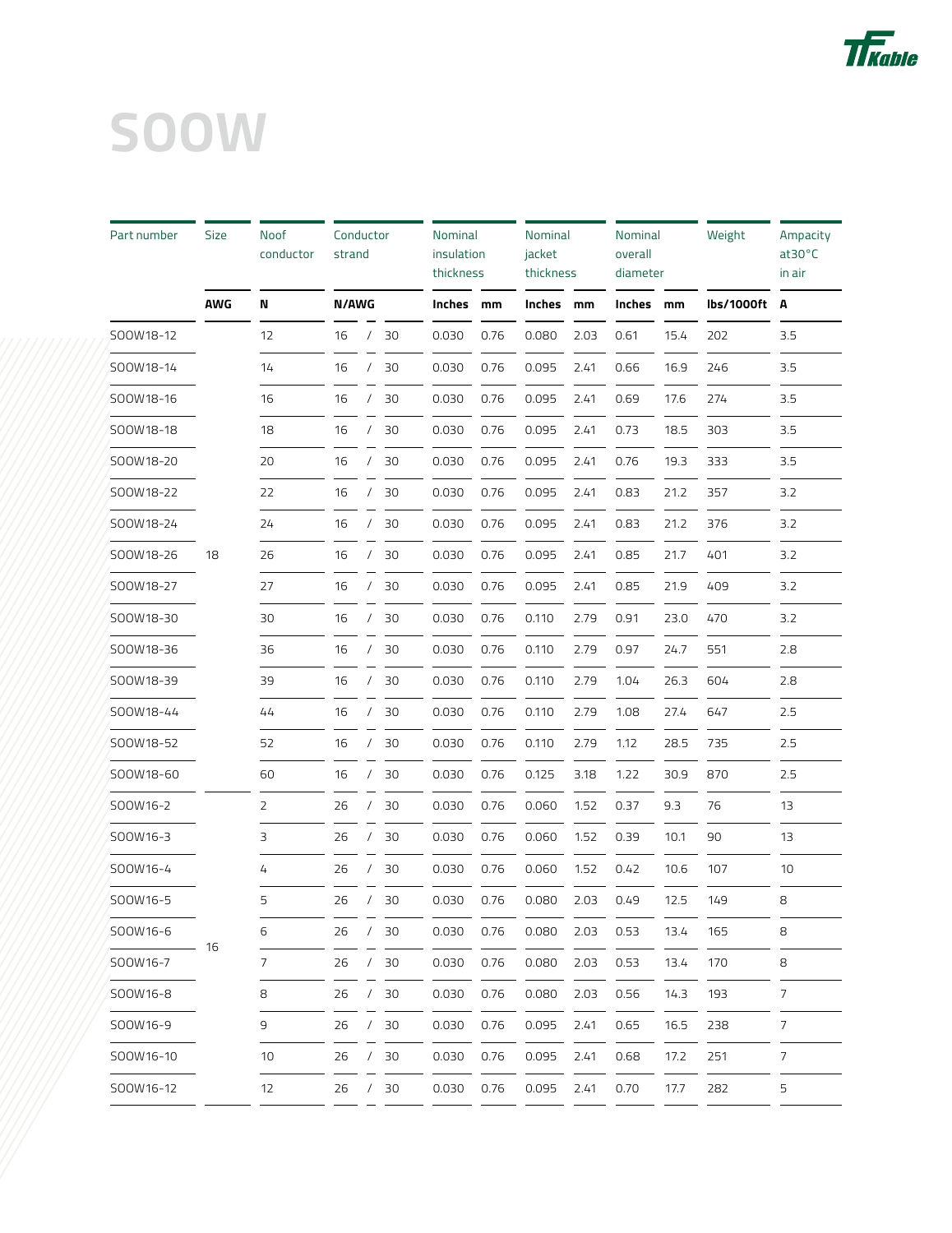

| Part number | Size       | Noof<br>conductor | Conductor<br>strand |            |    | Nominal<br>insulation<br>thickness |      | Nominal<br>jacket<br>thickness |      | Nominal<br>overall<br>diameter |      | Weight     | Ampacity<br>at30°C<br>in air |
|-------------|------------|-------------------|---------------------|------------|----|------------------------------------|------|--------------------------------|------|--------------------------------|------|------------|------------------------------|
|             | <b>AWG</b> | N                 | N/AWG               |            |    | Inches                             | mm   | Inches                         | mm   | Inches                         | mm   | lbs/1000ft | A                            |
| SOOW16-14   |            | 14                | 26                  |            | 30 | 0.030                              | 0.76 | 0.095                          | 2.41 | 0.73                           | 18.5 | 316        | 5                            |
| SOOW16-16   |            | 16                | 26                  |            | 30 | 0.030                              | 0.76 | 0.095                          | 2.41 | 0.76                           | 19.4 | 354        | 5                            |
| SOOW16-18   |            | 18                | 26                  |            | 30 | 0.030                              | 0.76 | 0.095                          | 2.41 | 0.80                           | 20.3 | 393        | 5                            |
| SOOW16-20   |            | 20                | 26                  |            | 30 | 0.030                              | 0.76 | 0.095                          | 2.41 | 0.84                           | 21.2 | 434        | 5                            |
| SOOW16-22   |            | 22                | 26                  |            | 30 | 0.030                              | 0.76 | 0.095                          | 2.41 | 0.92                           | 23.4 | 464        | 4.5                          |
| SOOW16-24   |            | 24                | 26                  |            | 30 | 0.030                              | 0.76 | 0.110                          | 2.79 | 0.95                           | 24.1 | 520        | 4.5                          |
| SOOW16-27   |            | 27                | 26                  |            | 30 | 0.030                              | 0.76 | 0.110                          | 2.79 | 0.97                           | 24.6 | 566        | 4.5                          |
| SOOW16-30   | 16         | 30                | 26                  |            | 30 | 0.030                              | 0.76 | 0.110                          | 2.79 | 1.00                           | 25.4 | 615        | 4.5                          |
| SOOW16-36   |            | 36                | 26                  |            | 30 | 0.030                              | 0.76 | 0.110                          | 2.79 | 1.07                           | 27.3 | 724        | 4                            |
| SOOW16-37   |            | 37                | 26                  |            | 30 | 0.030                              | 0.76 | 0.110                          | 2.79 | 1.07                           | 27.3 | 730        | 4                            |
| SOOW16-39   |            | 39                | 26                  | $\prime$   | 30 | 0.030                              | 0.76 | 0.110                          | 2.79 | 1.15                           | 29.1 | 795        | 4                            |
| SOOW16-40   |            | 40                | 26                  |            | 30 | 0.030                              | 0.76 | 0.125                          | 3.18 | 1.18                           | 29.9 | 843        | 4                            |
| SOOW16-44   |            | 44                | 26                  | 7          | 30 | 0.030                              | 0.76 | 0.125                          | 3.18 | 1.23                           | 31.1 | 891        | 3.5                          |
| SOOW16-52   |            | 52                | 26                  |            | 30 | 0.030                              | 0.76 | 0.125                          | 3.18 | 1.28                           | 32.4 | 1016       | 3.5                          |
| SOOW16-60   |            | 60                | 26                  |            | 30 | 0.030                              | 0.76 | 0.125                          | 3.18 | 1.35                           | 34.2 | 1154       | 3.5                          |
| SOOW14-2    |            | 2                 | 41                  | $\prime$   | 30 | 0.045                              | 1.14 | 0.080                          | 2.03 | 0.50                           | 12.6 | 137        | 18                           |
| SOOW14-3    |            | 3                 | 41                  |            | 30 | 0.045                              | 1.14 | 0.080                          | 2.03 | 0.52                           | 13.3 | 161        | 18                           |
| SOOW14-4    |            | 4                 | 41                  |            | 30 | 0.045                              | 1.14 | 0.080                          | 2.03 | 0.57                           | 14.4 | 192        | 15                           |
| SOOW14-5    |            | 5                 | 41                  | $\prime$   | 30 | 0.045                              | 1.14 | 0.095                          | 2.41 | 0.64                           | 16.4 | 251        | 12                           |
| SOOW14-6    |            | 6                 | 41                  | $\sqrt{2}$ | 30 | 0.045                              | 1.14 | 0.095                          | 2.41 | 0.69                           | 17.6 | 277        | 12                           |
| SOOW14-7    | -14        | 7                 | 41                  | $\prime$   | 30 | 0.045                              | 1.14 | 0.095                          | 2.41 | 0.69                           | 17.6 | 285        | 12                           |
| SOOW14-8    |            | 8                 | 41                  | $\prime$   | 30 | 0.045                              | 1.14 | 0.095                          | 2.41 | 0.74                           | 18.9 | 324        | 10.5                         |
| SOOW14-9    |            | 9                 | 41                  |            | 30 | 0.045                              | 1.14 | 0.095                          | 2.41 | 0.86                           | 21.9 | 367        | 10.5                         |
| SOOW14-10   |            | 10                | 41                  | $\prime$   | 30 | 0.045                              | 1.14 | 0.095                          | 2.41 | 0.86                           | 21.9 | 388        | 10.5                         |
| SOOW14-12   |            | 12                | 41                  | $\sqrt{2}$ | 30 | 0.045                              | 1.14 | 0.095                          | 2.41 | 0.89                           | 22.5 | 441        | 7.5                          |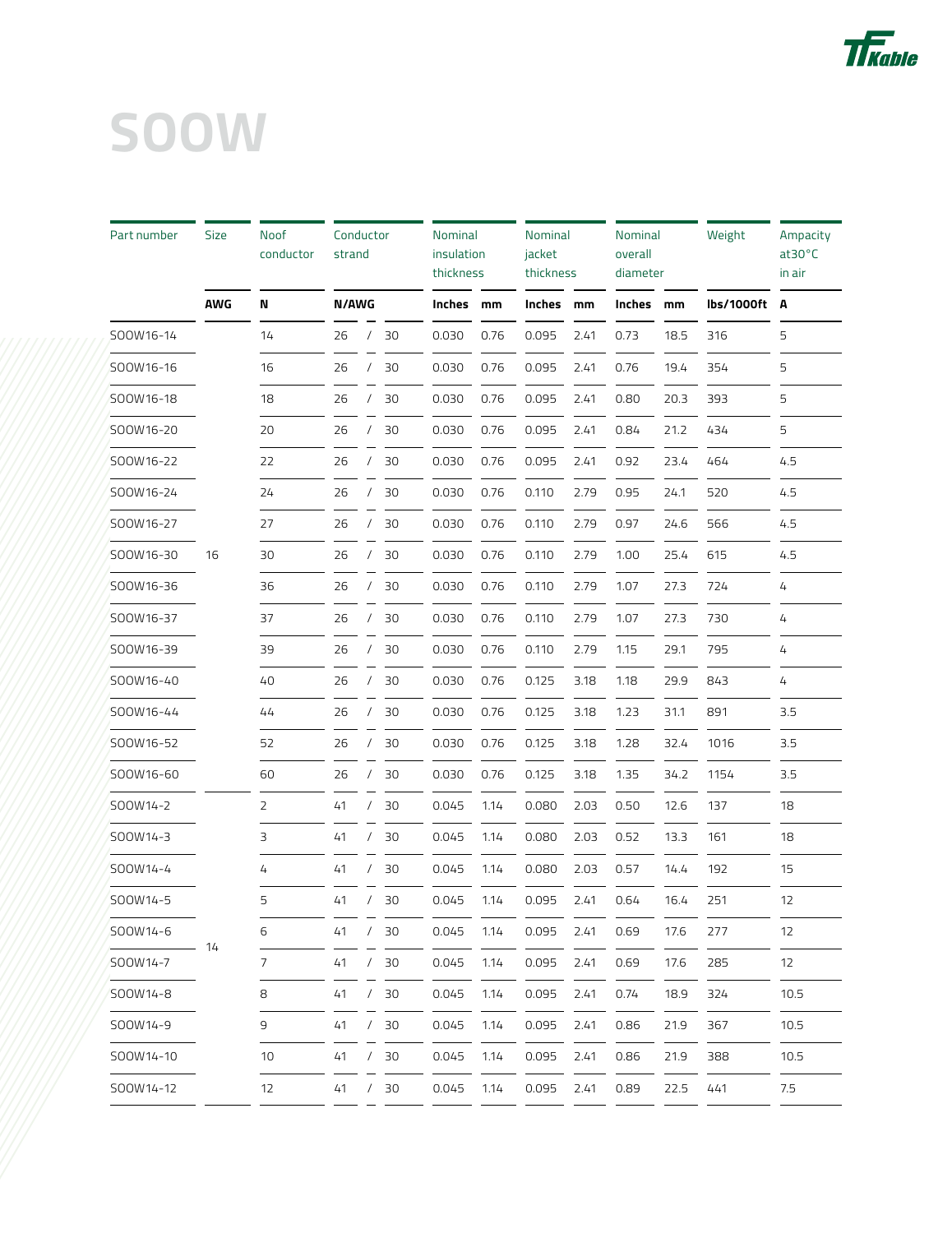

| Part number | <b>Size</b> | Noof<br>conductor | Conductor<br>strand |            |     |        | Nominal<br>insulation<br>thickness |        | Nominal<br>jacket<br>thickness |        | Nominal<br>diameter | Weight     | Ampacity<br>at30°C<br>in air |
|-------------|-------------|-------------------|---------------------|------------|-----|--------|------------------------------------|--------|--------------------------------|--------|---------------------|------------|------------------------------|
|             | <b>AWG</b>  | N                 | <b>N/AWG</b>        |            |     | Inches | mm                                 | Inches | mm                             | Inches | mm                  | lbs/1000ft | A                            |
| SOOW14-14   |             | 14                | 41                  |            | 30  | 0.045  | 1.14                               | 0.095  | 2.41                           | 0.93   | 23.6                | 498        | 7.5                          |
| SOOW14-16   |             | 16                | 41                  |            | 30  | 0.045  | 1.14                               | 0.095  | 2.41                           | 0.98   | 24.8                | 563        | 7.5                          |
| SOOW14-18   |             | 18                | 41                  |            | 30  | 0.045  | 1.14                               | 0.110  | 2.79                           | 1.06   | 26.9                | 660        | 7.5                          |
| SOOW14-20   |             | 20                | 41                  |            | 30  | 0.045  | 1.14                               | 0.110  | 2.79                           | 1.11   | 28.1                | 730        | 7.5                          |
| SOOW14-24   |             | 24                | 41                  |            | 30  | 0.045  | 1.14                               | 0.110  | 2.79                           | 1.22   | 31.1                | 828        | 6.8                          |
| SOOW14-30   | 14          | 30                | 41                  |            | 30  | 0.045  | 1.14                               | 0.125  | 3.18                           | 1.32   | 33.6                | 1027       | 6.8                          |
| SOOW14-36   |             | 36                | 41                  |            | 30  | 0.045  | 1.14                               | 0.125  | 3.18                           | 1.42   | 36.2                | 1215       | 6.0                          |
| SOOW14-37   |             | 37                | 41                  | $\prime$   | 30  | 0.045  | 1.14                               | 0.125  | 3.18                           | 1.42   | 36.2                | 1224       | 6.0                          |
| SOOW14-44   |             | 44                | 41                  | $\prime$   | 30  | 0.045  | 1.14                               | 0.125  | 3.18                           | 1.59   | 40.4                | 1437       | 5.3                          |
| SOOW14-52   |             | 52                | 41                  |            | 30  | 0.045  | 1.14                               | 0.125  | 3.18                           | 1.66   | 42.2                | 1648       | 5.3                          |
| SOOW14-60   |             | 60                | 41                  | $\prime$   | 30  | 0.045  | 1.14                               | 0.140  | 3.56                           | 1.79   | 45.5                | 1939       | 5.3                          |
| SOOW12-2    |             | 2                 | 65                  |            | 30  | 0.045  | 1.14                               | 0.095  | 2.41                           | 0.57   | 14.4                | 184        | 25                           |
| SOOW12-3    |             | 3                 | 65                  |            | 30  | 0.045  | 1.14                               | 0.095  | 2.41                           | 0.59   | 15.2                | 217        | 25                           |
| SOOW12-4    |             | 4                 | 65                  |            | 30  | 0.045  | 1.14                               | 0.095  | 2.41                           | 0.64   | 16.5                | 261        | 20                           |
| SOOW12-5    |             | 5                 | 65                  |            | 30  | 0.045  | 1.14                               | 0.095  | 2.41                           | 0.70   | 17.8                | 319        | 16                           |
| SOOW12-6    |             | 6                 | 65                  |            | 30  | 0.045  | 1.14                               | 0.095  | 2.41                           | 0.74   | 18.8                | 344        | 16                           |
| SOOW12-7    |             | 7                 | 65                  |            | 30  | 0.045  | 1.14                               | 0.095  | 2.41                           | 0.74   | 18.8                | 358        | 16                           |
| SOOW12-8    |             | 8                 | 65                  |            | 30  | 0.045  | 1.14                               | 0.095  | 2.41                           | 0.80   | 20.2                | 408        | 14                           |
| SOOW12-9    | 12          | 9                 | 65                  | $\prime$   | 30  | 0.045  | 1.14                               | 0.095  | 2.41                           | 0.92   | 23.5                | 461        | 14                           |
| SOOW12-10   |             | 10                | 65                  | $\prime$   | 30  | 0.045  | 1.14                               | 0.110  | 2.79                           | 0.95   | 24.2                | 519        | 14                           |
| SOOW12-12   |             | 12                | 65                  | $\prime$   | 30  | 0.045  | 1.14                               | 0.110  | 2.79                           | 0.98   | 24.9                | 591        | 10                           |
| SOOW12-14   |             | 14                | 65                  |            | /30 | 0.045  | 1.14                               | 0.110  | 2.79                           | 1.03   | 26.1                | 668        | 10                           |
| SOOW12-16   |             | 16                | 65                  |            | 30  | 0.045  | 1.14                               | 0.110  | 2.79                           | 1.08   | 27.5                | 755        | 10                           |
| SOOW12-18   |             | 18                | 65                  | $\prime$   | 30  | 0.045  | 1.14                               | 0.125  | 3.18                           | 1.17   | 29.6                | 878        | 10                           |
| SOOW12-20   |             | 20                | 65                  | $\sqrt{2}$ | 30  | 0.045  | 1.14                               | 0.125  | 3.18                           | 1.22   | 31.0                | 971        | 10                           |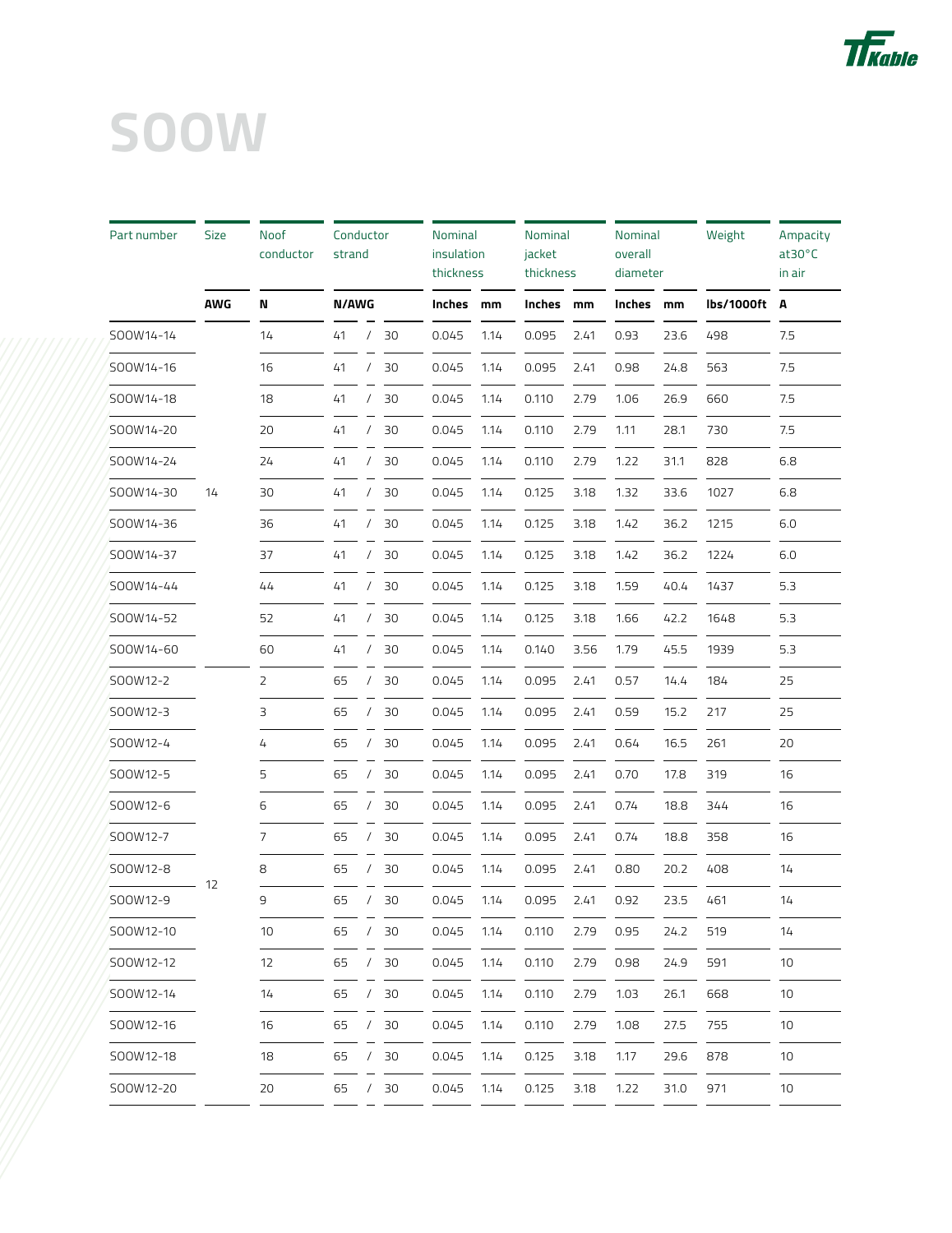

| Part number | Size | Noof<br>conductor | Conductor<br>strand |            |                | <b>Nominal</b><br>insulation<br>thickness |      | Nominal<br>jacket<br>thickness |      | Nominal<br>overall<br>diameter |      | Weight     | Ampacity<br>$at30^{\circ}$ C<br>in air |
|-------------|------|-------------------|---------------------|------------|----------------|-------------------------------------------|------|--------------------------------|------|--------------------------------|------|------------|----------------------------------------|
|             | AWG  | N                 | N/AWG               |            |                | Inches mm                                 |      | Inches                         | mm   | Inches                         | mm   | lbs/1000ft | А                                      |
| SOOW12-24   |      | 24                | 65                  | $\prime$   | 30             | 0.045                                     | 1.14 | 0.125                          | 3.18 | 1.35                           | 34.3 | 1106       | 9                                      |
| SOOW12-26   |      | 26                | 65                  |            | 30             | 0.045                                     | 1.14 | 0.125                          | 3.18 | 1.38                           | 35.0 | 1180       | 9                                      |
| SOOW12-30   |      | 30                | 65                  | $\prime$   | 30             | 0.045                                     | 1.14 | 0.125                          | 3.18 | 1.43                           | 36.3 | 1327       | 9                                      |
| SOOW12-36   | 12   | 36                | 65                  |            | 30             | 0.045                                     | 1.14 | 0.125                          | 3.18 | 1.53                           | 39.0 | 1573       | 8                                      |
| SOOW12-37   |      | 37                | 65                  |            | 30             | 0.045                                     | 1.14 | 0.125                          | 3.18 | 1.53                           | 39.0 | 1588       | 8                                      |
| SOOW12-44   |      | 44                | 65                  |            | 30             | 0.045                                     | 1.14 | 0.125                          | 3.18 | 1.72                           | 43.6 | 1868       | 7                                      |
| SOOW12-60   |      | 60                | 65                  |            | 30             | 0.045                                     | 1.14 | 0.140                          | 3.56 | 1.90                           | 48.3 | 2467       | $\overline{7}$                         |
| SOOW10-2    |      | $\overline{2}$    | 103                 |            | 30             | 0.045                                     | 1.14 | 0.095                          | 2.41 | 0.62                           | 15.6 | 230        | 30                                     |
| SOOW10-3    |      | 3                 | 103                 |            | 30             | 0.045                                     | 1.14 | 0.095                          | 2.41 | 0.65                           | 16.5 | 281        | 30                                     |
| SOOW10-4    |      | 4                 | 103                 |            | 30             | 0.045                                     | 1.14 | 0.095                          | 2.41 | 0.70                           | 17.8 | 336        | 25                                     |
| SOOW10-5    |      | 5                 | 103                 | $\prime$   | 30             | 0.045                                     | 1.14 | 0.095                          | 2.41 | 0.76                           | 19.3 | 409        | 20                                     |
| SOOW10-6    |      | 6                 | 103                 |            | 30             | 0.045                                     | 1.14 | 0.095                          | 2.41 | 0.82                           | 20.7 | 452        | 20                                     |
| SOOW10-7    |      | 7                 | 103                 |            | 30             | 0.045                                     | 1.14 | 0.095                          | 2.41 | 0.82                           | 20.7 | 474        | 20                                     |
| SOOW10-8    |      | 8                 | 103                 | $\sqrt{ }$ | 30             | 0.045                                     | 1.14 | 0.095                          | 2.41 | 0.88                           | 22.3 | 541        | 17.5                                   |
| SOOW10-10   |      | 10                | 103                 |            | 30             | 0.045                                     | 1.14 | 0.110                          | 2.79 | 1.05                           | 26.8 | 686        | 17.5                                   |
| SOOW10-12   | 10   | 12                | 103                 |            | 30             | 0.045                                     | 1.14 | 0.110                          | 2.79 | 1.09                           | 27.6 | 788        | 12.5                                   |
| SOOW10-16   |      | 16                | 103                 |            | 30             | 0.045                                     | 1.14 | 0.125                          | 3.18 | 1.23                           | 31.2 | 1053       | 12.5                                   |
| SOOW10-20   |      | 20                | 103                 |            | 30             | 0.045                                     | 1.14 | 0.125                          | 3.18 | 1.35                           | 34.4 | 1304       | 12.5                                   |
| SOOW10-24   |      | 24                | 103                 | $\sqrt{2}$ | 30             | 0.045                                     | 1.14 | 0.125                          | 3.18 | 1.50                           | 38.2 | 1494       | 11.3                                   |
| SOOW10-26   |      | 26                | 103 / 30            |            |                | 0.045                                     | 1.14 | 0.125                          | 3.18 | 1.54                           | 39.0 | 1598       | 11.3                                   |
| SOOW10-30   |      | 30                | 103                 | $\sqrt{2}$ | 30             | 0.045                                     | 1.14 | 0.125                          | 3.18 | 1.59                           | 40.4 | 1803       | 11.3                                   |
| SOOW10-34   |      | 34                | 103 /               |            | 30             | 0.045                                     | 1.14 | 0.140                          | 3.56 | 1.74                           | 44.3 | 2105       | 10                                     |
| SOOW10-36   |      | 36                | 103                 |            | 30             | 0.045                                     | 1.14 | 0.140                          | 3.56 | 1.74                           | 44.3 | 2201       | 10                                     |
| SOOW10-40   |      | 40                | 103                 | $\prime$   | 30             | 0.045                                     | 1.14 | 0.140                          | 3.56 | 1.87                           | 47.4 | 2464       | 10                                     |
| SOOW8-2     | 8    | 2                 | 67                  |            | / 0.0156 0.060 |                                           | 1.52 | 0.110                          | 2.79 | 0.78                           | 19.8 | 367        | 40                                     |